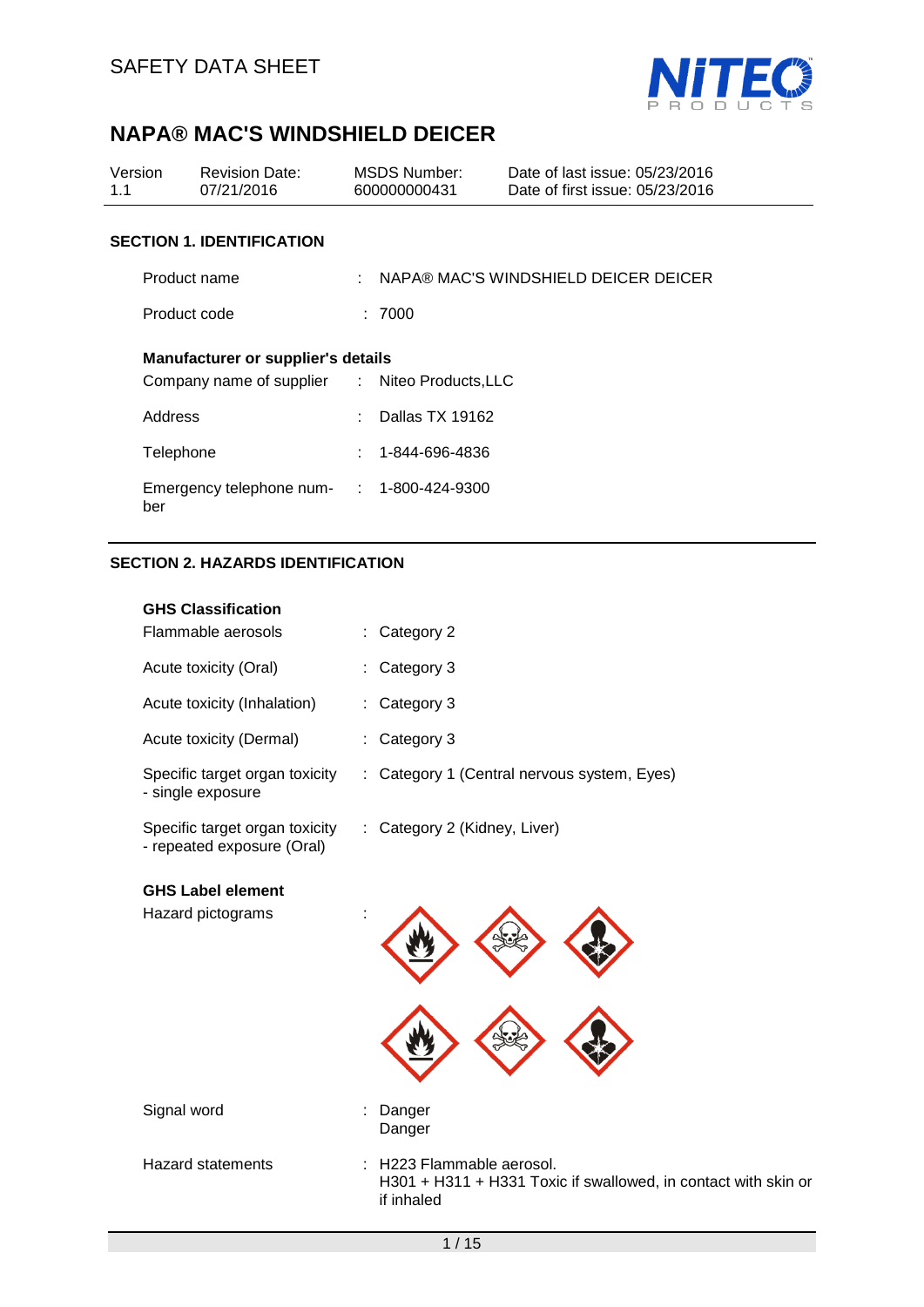

| Version<br>1.1 | <b>Revision Date:</b><br>07/21/2016 | <b>MSDS Number:</b><br>600000000431                                                                                                                                                | Date of last issue: 05/23/2016<br>Date of first issue: 05/23/2016                                                                                                                                                                                                                                                                                                                                                                                                                                                                                                                                                                                                                                                                                                                                                                                                                                                                                                                                                                                                                                                                                                                                                                                                                                                                                                                                                                                                                                                                                                                                                                                                                                                                                                                                                                                                                                |
|----------------|-------------------------------------|------------------------------------------------------------------------------------------------------------------------------------------------------------------------------------|--------------------------------------------------------------------------------------------------------------------------------------------------------------------------------------------------------------------------------------------------------------------------------------------------------------------------------------------------------------------------------------------------------------------------------------------------------------------------------------------------------------------------------------------------------------------------------------------------------------------------------------------------------------------------------------------------------------------------------------------------------------------------------------------------------------------------------------------------------------------------------------------------------------------------------------------------------------------------------------------------------------------------------------------------------------------------------------------------------------------------------------------------------------------------------------------------------------------------------------------------------------------------------------------------------------------------------------------------------------------------------------------------------------------------------------------------------------------------------------------------------------------------------------------------------------------------------------------------------------------------------------------------------------------------------------------------------------------------------------------------------------------------------------------------------------------------------------------------------------------------------------------------|
|                |                                     | Eyes).<br>H223 Flammable aerosol.<br>if inhaled<br>Eyes).                                                                                                                          | H370 Causes damage to organs (Central nervous system,<br>H373 May cause damage to organs (Kidney, Liver) through<br>prolonged or repeated exposure if swallowed.<br>H301 + H311 + H331 Toxic if swallowed, in contact with skin or<br>H370 Causes damage to organs (Central nervous system,<br>H373 May cause damage to organs (Kidney, Liver) through<br>prolonged or repeated exposure if swallowed.                                                                                                                                                                                                                                                                                                                                                                                                                                                                                                                                                                                                                                                                                                                                                                                                                                                                                                                                                                                                                                                                                                                                                                                                                                                                                                                                                                                                                                                                                           |
|                | Precautionary statements            | <b>Prevention:</b><br>No smoking.<br>use.<br>No smoking.<br>use.<br><b>Response:</b><br>unwell.<br>doctor/ physician.<br>physician.<br>unwell.<br>doctor/ physician.<br>physician. | P210 Keep away from heat/sparks/open flames/hot surfaces.<br>P211 Do not spray on an open flame or other ignition source.<br>P251 Pressurized container: Do not pierce or burn, even after<br>P260 Do not breathe dust/ fume/ gas/ mist/ vapours/ spray.<br>P264 Wash skin thoroughly after handling.<br>P270 Do not eat, drink or smoke when using this product.<br>P271 Use only outdoors or in a well-ventilated area.<br>P280 Wear protective gloves/ protective clothing.<br>P210 Keep away from heat/sparks/open flames/hot surfaces.<br>P211 Do not spray on an open flame or other ignition source.<br>P251 Pressurized container: Do not pierce or burn, even after<br>P260 Do not breathe dust/ fume/ gas/ mist/ vapours/ spray.<br>P264 Wash skin thoroughly after handling.<br>P270 Do not eat, drink or smoke when using this product.<br>P271 Use only outdoors or in a well-ventilated area.<br>P280 Wear protective gloves/ protective clothing.<br>P301 + P310 + P330 IF SWALLOWED: Immediately call a<br>POISON CENTER or doctor/ physician. Rinse mouth.<br>P302 + P352 + P312 IF ON SKIN: Wash with plenty of soap and<br>water. Call a POISON CENTER or doctor/ physician if you feel<br>P304 + P340 + P311 IF INHALED: Remove person to fresh air<br>and keep comfortable for breathing. Call a POISON CENTER or<br>P307 + P311 IF exposed: Call a POISON CENTER or doctor/<br>P362 Take off contaminated clothing and wash before reuse.<br>P301 + P310 + P330 IF SWALLOWED: Immediately call a<br>POISON CENTER or doctor/ physician. Rinse mouth.<br>P302 + P352 + P312 IF ON SKIN: Wash with plenty of soap and<br>water. Call a POISON CENTER or doctor/ physician if you feel<br>P304 + P340 + P311 IF INHALED: Remove person to fresh air<br>and keep comfortable for breathing. Call a POISON CENTER or<br>P307 + P311 IF exposed: Call a POISON CENTER or doctor/ |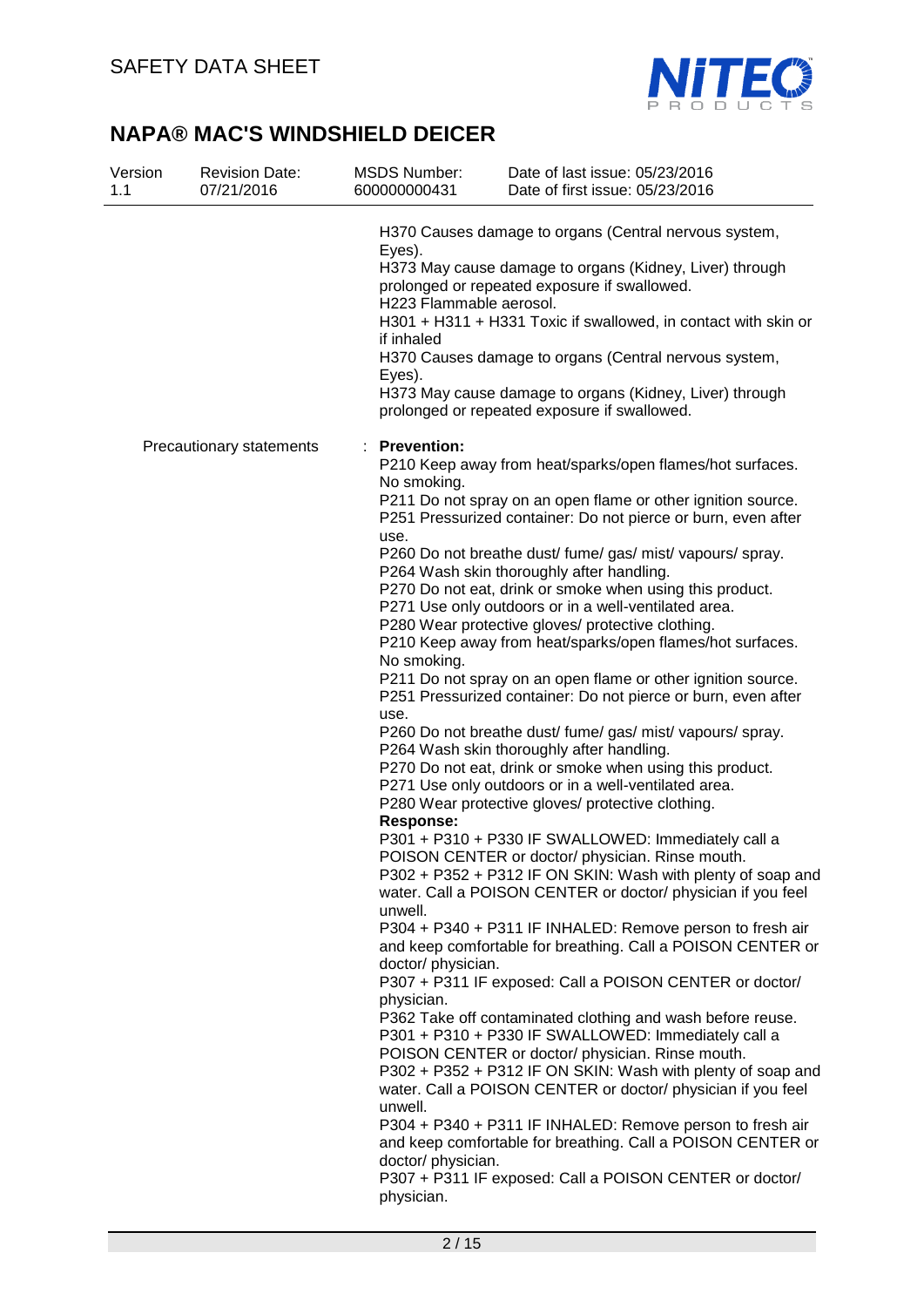

| Version<br>1.1 | <b>Revision Date:</b><br>07/21/2016 | <b>MSDS Number:</b><br>600000000431                                                                                                           | Date of last issue: 05/23/2016<br>Date of first issue: 05/23/2016                                                                                                                                                                                                                                                                                                                                                                                                                                                                                                    |
|----------------|-------------------------------------|-----------------------------------------------------------------------------------------------------------------------------------------------|----------------------------------------------------------------------------------------------------------------------------------------------------------------------------------------------------------------------------------------------------------------------------------------------------------------------------------------------------------------------------------------------------------------------------------------------------------------------------------------------------------------------------------------------------------------------|
|                |                                     | Storage:<br>tightly closed.<br>P405 Store locked up.<br>tightly closed.<br>P405 Store locked up.<br>Disposal:<br>posal plant.<br>posal plant. | P362 Take off contaminated clothing and wash before reuse.<br>P403 + P233 Store in a well-ventilated place. Keep container<br>P410 + P412 Protect from sunlight. Do not expose to tempera-<br>tures exceeding 50 $\degree$ C/ 122 $\degree$ F.<br>P403 + P233 Store in a well-ventilated place. Keep container<br>P410 + P412 Protect from sunlight. Do not expose to tempera-<br>tures exceeding 50 $\degree$ C/ 122 $\degree$ F.<br>P501 Dispose of contents/ container to an approved waste dis-<br>P501 Dispose of contents/ container to an approved waste dis- |
|                | <b>Other hazards</b>                |                                                                                                                                               |                                                                                                                                                                                                                                                                                                                                                                                                                                                                                                                                                                      |

None known.

### **SECTION 3. COMPOSITION/INFORMATION ON INGREDIENTS**

| Substance / Mixture | : Mixture                           |
|---------------------|-------------------------------------|
| Substance name      | : Blend used in aerosol is R0262703 |

#### **Hazardous components**

| l Chemical Name  | l CAS-No. | Concentration (% w/w) |
|------------------|-----------|-----------------------|
| <b>METHANOL</b>  | 67-56-1   | $>= 50 - 70$          |
| ETHYLENE GLYCOL  | 107-21-1  | $>= 5 - 10$           |
| I CARBON DIOXIDE | 124-38-9  | $>= 1 - 5$            |
| ' MORPHOLINE     | 110-91-8  | $>= 0.1 - 1.1$        |

The specific chemical identity and/or exact percentage (concentration) of composition has been withheld as a trade secret.

## **SECTION 4. FIRST AID MEASURES**

| General advice          | : Move out of dangerous area.<br>Consult a physician.<br>Show this safety data sheet to the doctor in attendance.<br>Do not leave the victim unattended.                  |
|-------------------------|---------------------------------------------------------------------------------------------------------------------------------------------------------------------------|
| If inhaled              | : If unconscious place in recovery position and seek medical<br>advice.<br>If symptoms persist, call a physician.<br>Move to fresh air.<br>Keep patient warm and at rest. |
| In case of skin contact | : Wash off with warm water and soap.<br>Wash contaminated clothing before re-use.                                                                                         |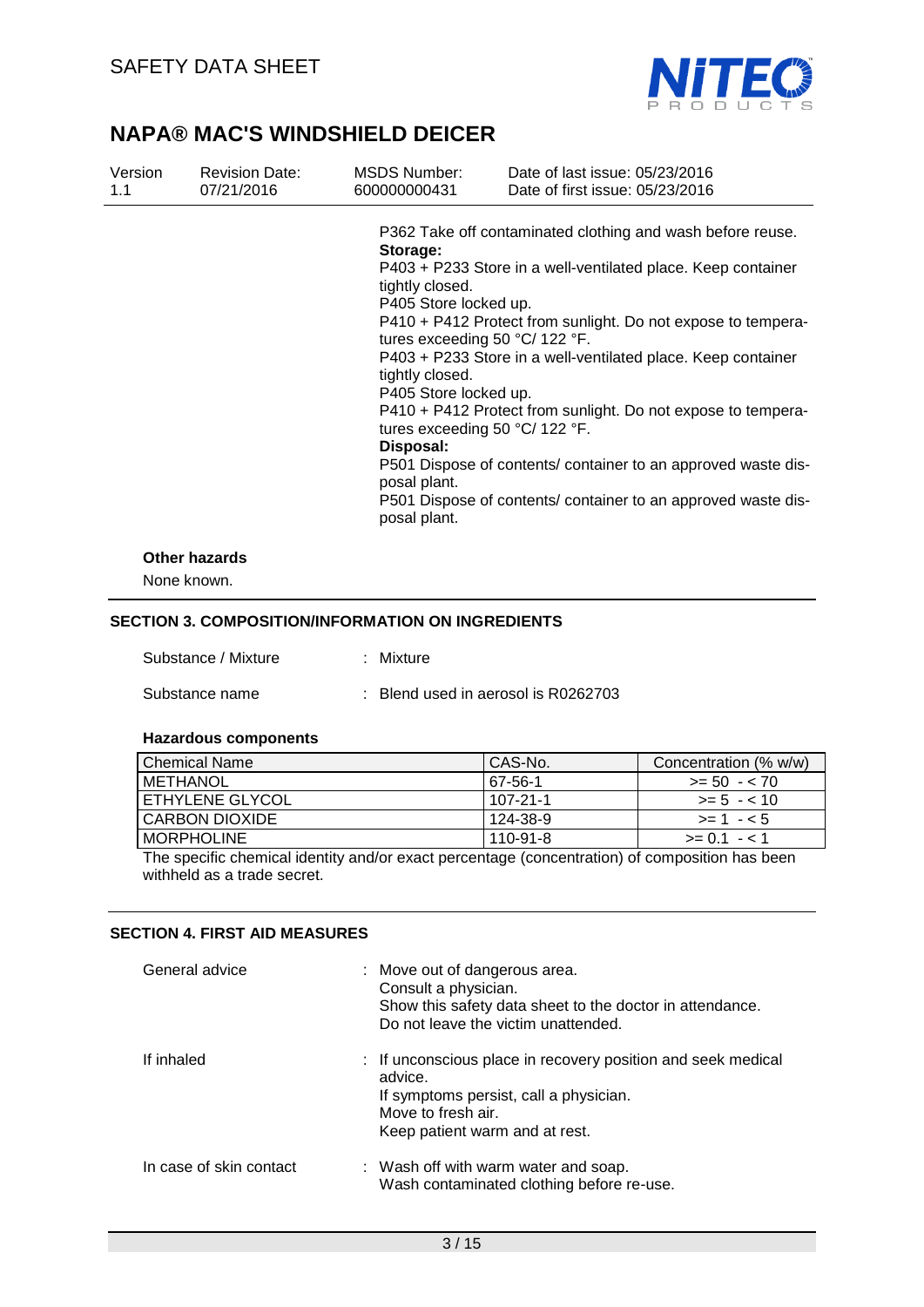

| Version<br>1.1                                                    | <b>Revision Date:</b><br>07/21/2016 | <b>MSDS Number:</b><br>600000000431                          | Date of last issue: 05/23/2016<br>Date of first issue: 05/23/2016                                                                                                                                                                                                                                                                                                                                                                                                                                                                                                                                                                                                                                                                                                                                                                                                                                                                                                                                                                                                                                                                                                         |  |  |
|-------------------------------------------------------------------|-------------------------------------|--------------------------------------------------------------|---------------------------------------------------------------------------------------------------------------------------------------------------------------------------------------------------------------------------------------------------------------------------------------------------------------------------------------------------------------------------------------------------------------------------------------------------------------------------------------------------------------------------------------------------------------------------------------------------------------------------------------------------------------------------------------------------------------------------------------------------------------------------------------------------------------------------------------------------------------------------------------------------------------------------------------------------------------------------------------------------------------------------------------------------------------------------------------------------------------------------------------------------------------------------|--|--|
|                                                                   | In case of eye contact              | Remove contact lenses.<br>Protect unharmed eye.              | : Flush eyes with water as a precaution.<br>Keep eye wide open while rinsing.                                                                                                                                                                                                                                                                                                                                                                                                                                                                                                                                                                                                                                                                                                                                                                                                                                                                                                                                                                                                                                                                                             |  |  |
| If swallowed                                                      |                                     |                                                              | Get medical attention immediately.<br>Rinse mouth with water.<br>Do not give milk or alcoholic beverages.<br>Never give anything by mouth to an unconscious person.<br>If symptoms persist, call a physician.                                                                                                                                                                                                                                                                                                                                                                                                                                                                                                                                                                                                                                                                                                                                                                                                                                                                                                                                                             |  |  |
| Most important symptoms<br>and effects, both acute and<br>delayed |                                     | Causes damage to organs.<br>exposure if swallowed.<br>dosis. | Toxic if swallowed, in contact with skin or if inhaled<br>May cause damage to organs through prolonged or repeated<br>Effects of acute ethylene glycol poisoning appear in three<br>fairly distinct stages. The initial stage occurs shortly after<br>exposure, lasts 6-12 hours, and is characterized by central<br>nervous system effects (transient exhilaration, nausea, vomit-<br>ing, and in severe cases, coma, convulsions, and possible<br>death). The second stage lasts from 12-36 hours after expo-<br>sure and is initiated by the onset of coma. This phase is<br>characterized by tachypnia, tachycardia, mild hypotension,<br>cyanosis, and in severe cases, pulmonary edema, broncho-<br>pneumonia, cardiac enlargement, and congestive failure. The<br>final stage occurs 24-72 post-exposure and is characterized<br>by renal failure, ranging from a mild increase in blood urea<br>nitrogen and creatinine followed by recovery, to complete<br>anuria with acute tubular necrosis that can lead to death. Ox-<br>aluria is found in most cases. The most significant laboratory<br>finding in ethylene glycol intoxication is severe metabolic aci- |  |  |
|                                                                   | Notes to physician                  | from the body.                                               | This product contains ethylene glycol. Ethanol decreases the<br>metabolism of ethylene glycol to toxic metabolites. Ethanol<br>should be administered as soon as possible in cases of se-<br>vere poisoning since the elimination half-life of ethylene glycol<br>is 3 hours. If medical care will be delayed several hours, give<br>the patient three to four 1-ounce oral "shots" of 86-proof or<br>higher whiskey before or during transport to the hospital.<br>Fomepizole (4-methylpyrazole) is an effective antagonist of<br>alcohol dehydrogenase, and as such, may be used as an<br>antidote in the treatment of ethylene glycol poisoning. Hemo-<br>dialysis effectively removes ethylene glycol and its metabolites                                                                                                                                                                                                                                                                                                                                                                                                                                             |  |  |

### **SECTION 5. FIREFIGHTING MEASURES**

| Suitable extinguishing media | : Water spray          |
|------------------------------|------------------------|
|                              | Carbon dioxide (CO2)   |
|                              | Dry chemical           |
|                              | Alcohol-resistant foam |
|                              |                        |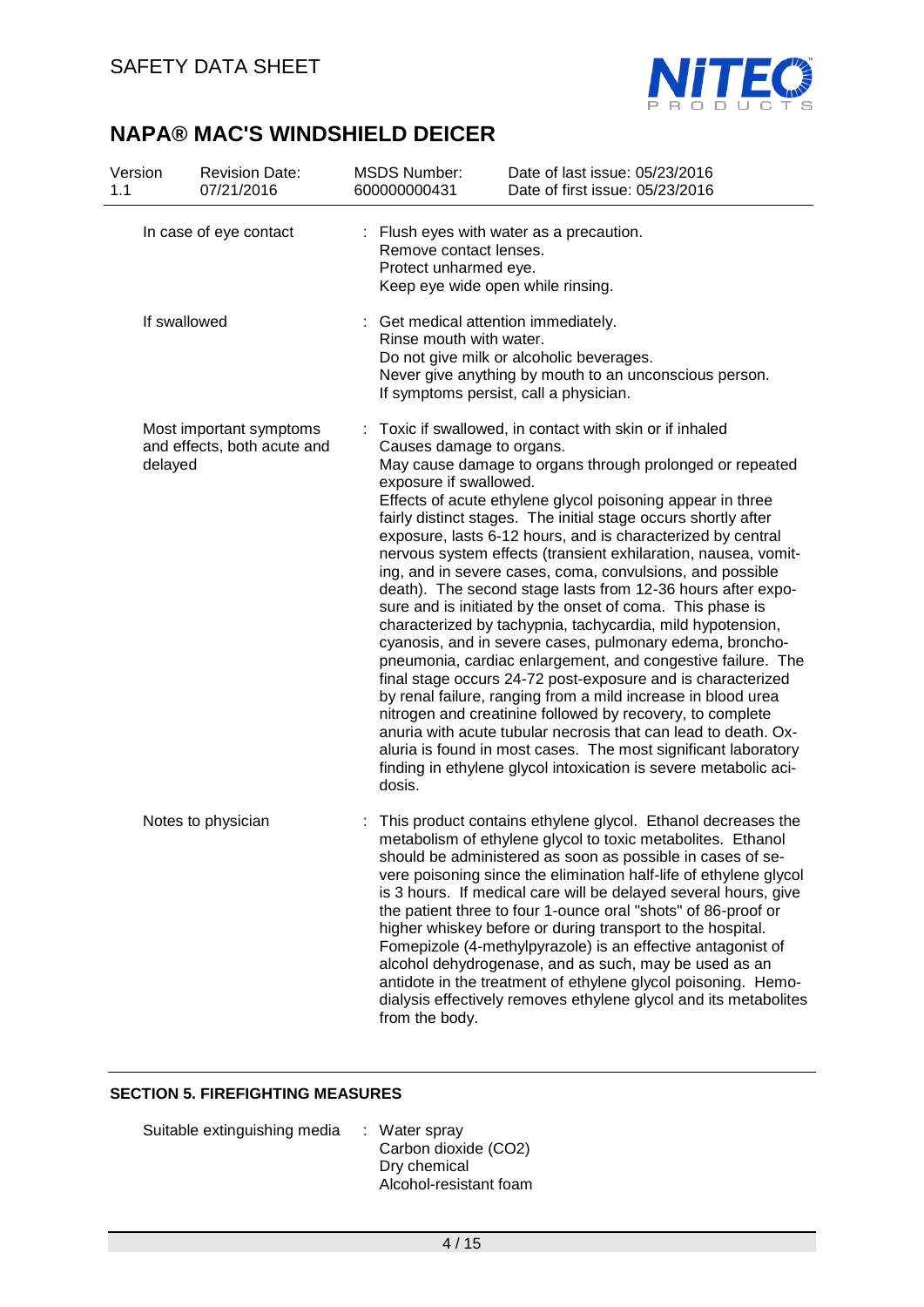

| Version<br>1.1                    |                                                  | <b>Revision Date:</b><br>07/21/2016 |                         | <b>MSDS Number:</b><br>600000000431                                                                                                                     | Date of last issue: 05/23/2016<br>Date of first issue: 05/23/2016                                                                                                                                                                                                                            |  |
|-----------------------------------|--------------------------------------------------|-------------------------------------|-------------------------|---------------------------------------------------------------------------------------------------------------------------------------------------------|----------------------------------------------------------------------------------------------------------------------------------------------------------------------------------------------------------------------------------------------------------------------------------------------|--|
| Unsuitable extinguishing<br>media |                                                  |                                     | : High volume water jet |                                                                                                                                                         |                                                                                                                                                                                                                                                                                              |  |
|                                   | Specific hazards during fire-<br>fighting        |                                     |                         | : Do not use a solid water stream as it may scatter and spread<br>fire.<br>Do not allow run-off from fire fighting to enter drains or water<br>courses. |                                                                                                                                                                                                                                                                                              |  |
|                                   | Hazardous combustion prod-<br>ucts               |                                     |                         | Carbon oxides<br>Aldehydes                                                                                                                              |                                                                                                                                                                                                                                                                                              |  |
|                                   | Specific extinguishing meth-<br>ods              |                                     |                         |                                                                                                                                                         | : Product is compatible with standard fire-fighting agents.                                                                                                                                                                                                                                  |  |
|                                   | Further information                              |                                     |                         |                                                                                                                                                         | : Use extinguishing measures that are appropriate to local cir-<br>cumstances and the surrounding environment.<br>Fire residues and contaminated fire extinguishing water must<br>be disposed of in accordance with local regulations.<br>Use a water spray to cool fully closed containers. |  |
|                                   | Special protective equipment<br>for firefighters |                                     |                         | : In the event of fire, wear self-contained breathing apparatus.                                                                                        |                                                                                                                                                                                                                                                                                              |  |

#### **SECTION 6. ACCIDENTAL RELEASE MEASURES**

| Personal precautions, protec-<br>tive equipment and emer-<br>gency procedures | : Use personal protective equipment.<br>Remove all sources of ignition.<br>Ensure adequate ventilation.<br>Avoid breathing dust.<br>Beware of vapours accumulating to form explosive concentra-<br>tions. Vapours can accumulate in low areas.<br>Evacuate personnel to safe areas.<br>Persons not wearing protective equipment should be excluded<br>from area of spill until clean-up has been completed.<br>Comply with all applicable local, state and federal regulations. |
|-------------------------------------------------------------------------------|---------------------------------------------------------------------------------------------------------------------------------------------------------------------------------------------------------------------------------------------------------------------------------------------------------------------------------------------------------------------------------------------------------------------------------------------------------------------------------|
| Environmental precautions                                                     | : Prevent further leakage or spillage if safe to do so.<br>Prevent product from entering drains.<br>Do not flush into surface water or sanitary sewer system.<br>If the product contaminates rivers and lakes or drains inform<br>respective authorities.                                                                                                                                                                                                                       |
| Methods and materials for<br>containment and cleaning up                      | : Contain spillage, and then collect with non-combustible ab-<br>sorbent material, (e.g. sand, earth, diatomaceous earth, ver-<br>miculite) and place in container for disposal according to local<br>/ national regulations (see section 13).                                                                                                                                                                                                                                  |

### **SECTION 7. HANDLING AND STORAGE**

| Advice on protection against |  | : Take necessary action to avoid static electricity discharge |
|------------------------------|--|---------------------------------------------------------------|
| fire and explosion           |  | (which might cause ignition of organic vapours). Keep away    |
|                              |  | from open flames, hot surfaces and sources of ignition. Use   |
|                              |  | only explosion-proof equipment. Do not spray on a naked       |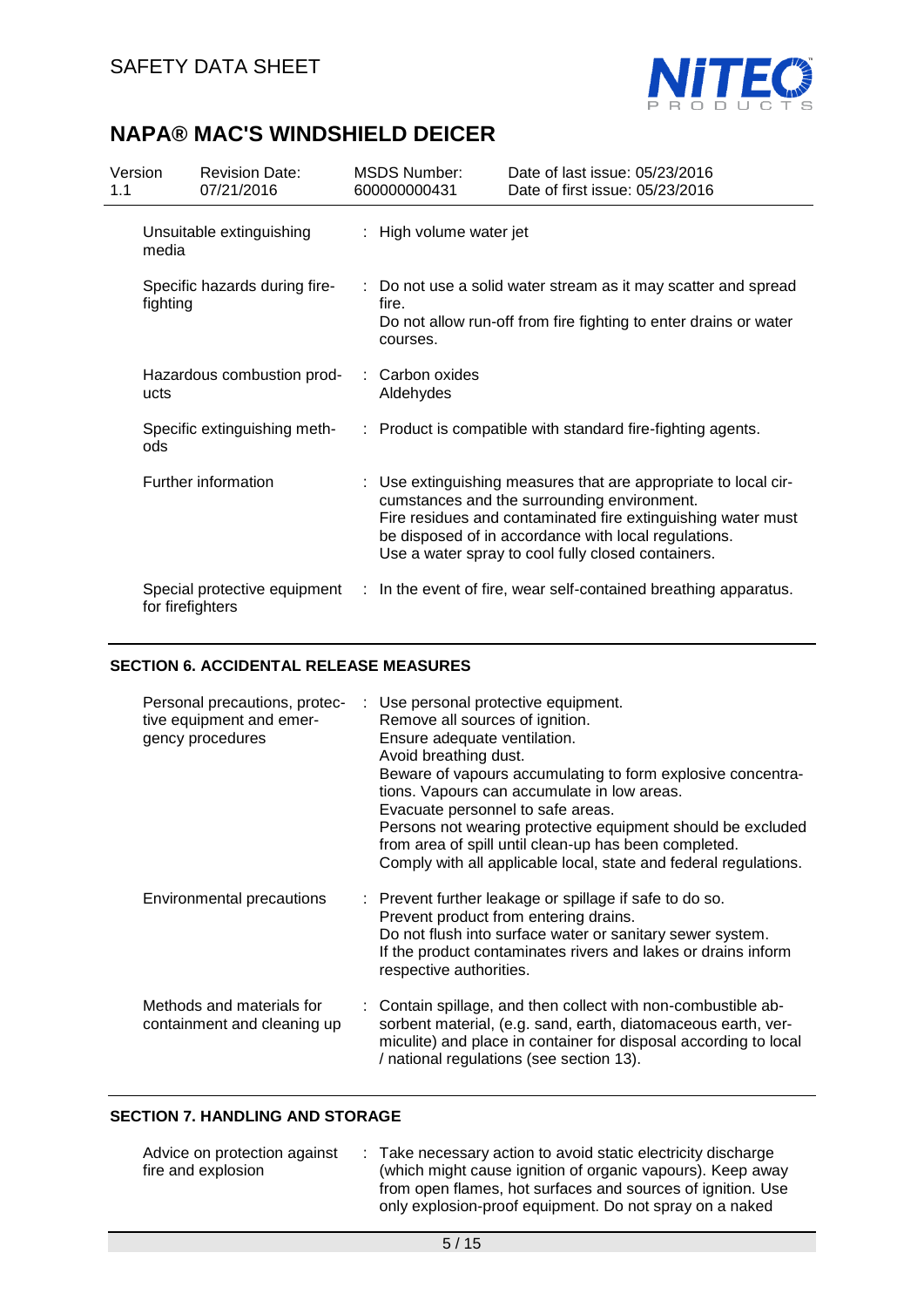

| Version<br>1.1              | <b>Revision Date:</b><br>07/21/2016 | MSDS Number:<br>600000000431                                                                                                                                                                                                                                                                                                                                                                                                                                                        | Date of last issue: 05/23/2016<br>Date of first issue: 05/23/2016                                                                                                                                                                                       |
|-----------------------------|-------------------------------------|-------------------------------------------------------------------------------------------------------------------------------------------------------------------------------------------------------------------------------------------------------------------------------------------------------------------------------------------------------------------------------------------------------------------------------------------------------------------------------------|---------------------------------------------------------------------------------------------------------------------------------------------------------------------------------------------------------------------------------------------------------|
|                             |                                     |                                                                                                                                                                                                                                                                                                                                                                                                                                                                                     | flame or any incandescent material.                                                                                                                                                                                                                     |
| Advice on safe handling     |                                     | : Open drum carefully as content may be under pressure.<br>Provide sufficient air exchange and/or exhaust in work rooms.<br>Do not breathe vapours/dust.<br>Do not smoke.<br>Take precautionary measures against static discharges.<br>Dispose of rinse water in accordance with local and national<br>regulations.<br>Container hazardous when empty.<br>Smoking, eating and drinking should be prohibited in the ap-<br>plication area.<br>For personal protection see section 8. |                                                                                                                                                                                                                                                         |
| Conditions for safe storage |                                     | red-hot objects.<br>place.<br>Observe label precautions.<br>No smoking.                                                                                                                                                                                                                                                                                                                                                                                                             | : BEWARE: Aerosol is pressurized. Keep away from direct sun<br>exposure and temperatures over 50 °C. Do not open by force<br>or throw into fire even after use. Do not spray on flames or<br>Keep container tightly closed in a dry and well-ventilated |

## **SECTION 8. EXPOSURE CONTROLS/PERSONAL PROTECTION**

### **Components with workplace control parameters**

| Components            | CAS-No.        | Value type<br>(Form of<br>exposure) | Control parame-<br>ters / Permissible<br>concentration | <b>Basis</b>     |
|-----------------------|----------------|-------------------------------------|--------------------------------------------------------|------------------|
| <b>METHANOL</b>       | 67-56-1        | <b>TWA</b>                          | 200 ppm                                                | <b>ACGIH</b>     |
|                       |                | <b>STEL</b>                         | 250 ppm                                                | <b>ACGIH</b>     |
|                       |                | <b>TWA</b>                          | 200 ppm<br>260 mg/m3                                   | <b>NIOSH REL</b> |
|                       |                | <b>ST</b>                           | 250 ppm<br>325 mg/m3                                   | <b>NIOSH REL</b> |
|                       |                | <b>TWA</b>                          | 200 ppm<br>260 mg/m3                                   | OSHA Z-1         |
|                       |                | <b>STEL</b>                         | 250 ppm<br>325 mg/m3                                   | OSHA P0          |
|                       |                | <b>TWA</b>                          | 200 ppm<br>260 mg/m3                                   | OSHA P0          |
| ETHYLENE GLYCOL       | $107 - 21 - 1$ | C (Aerosol<br>only)                 | 100 mg/m3                                              | <b>ACGIH</b>     |
|                       |                | C                                   | 50 ppm<br>125 mg/m3                                    | OSHA P0          |
| <b>CARBON DIOXIDE</b> | 124-38-9       | <b>TWA</b>                          | 5,000 ppm                                              | <b>ACGIH</b>     |
|                       |                | <b>STEL</b>                         | 30,000 ppm                                             | <b>ACGIH</b>     |
|                       |                | <b>TWA</b>                          | 5,000 ppm<br>9,000 mg/m3                               | <b>NIOSH REL</b> |
|                       |                | <b>ST</b>                           | 30,000 ppm<br>54,000 mg/m3                             | <b>NIOSH REL</b> |
|                       |                | <b>TWA</b>                          | 5,000 ppm                                              | OSHA Z-1         |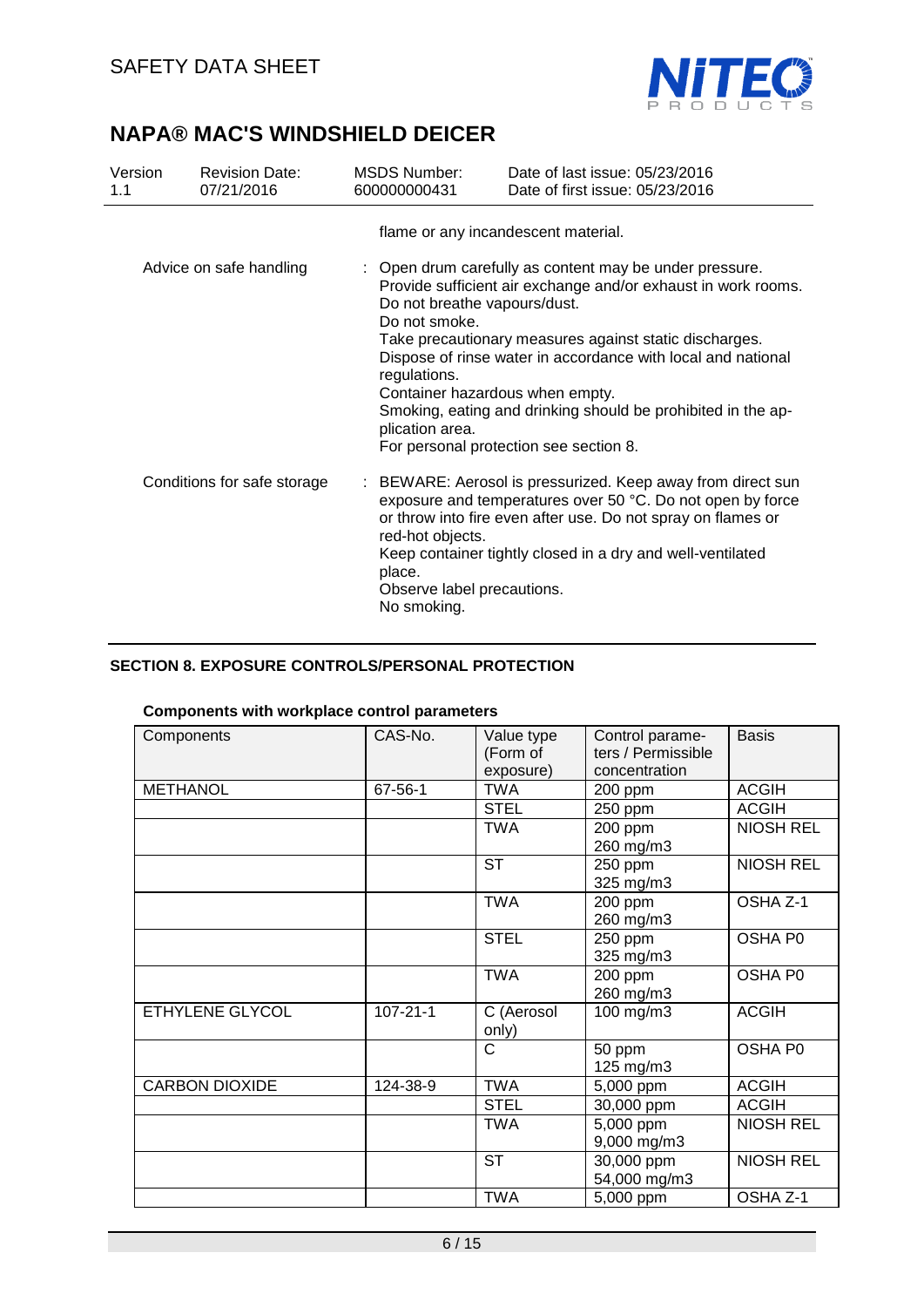

| Version |  |
|---------|--|
| 11      |  |

Revision Date: 07/21/2016

MSDS Number: 600000000431

Date of last issue: 05/23/2016 Date of first issue: 05/23/2016

|                   |          |             | 9,000 mg/m3  |                  |
|-------------------|----------|-------------|--------------|------------------|
|                   |          | <b>TWA</b>  | 10,000 ppm   | OSHA P0          |
|                   |          |             | 18,000 mg/m3 |                  |
|                   |          | <b>STEL</b> | 30,000 ppm   | OSHA P0          |
|                   |          |             | 54,000 mg/m3 |                  |
| <b>MORPHOLINE</b> | 110-91-8 | <b>TWA</b>  | 20 ppm       | <b>ACGIH</b>     |
|                   |          | <b>TWA</b>  | 20 ppm       | <b>NIOSH REL</b> |
|                   |          |             | 70 mg/m3     |                  |
|                   |          | <b>ST</b>   | 30 ppm       | <b>NIOSH REL</b> |
|                   |          |             | 105 mg/m3    |                  |
|                   |          | <b>TWA</b>  | 20 ppm       | OSHA Z-1         |
|                   |          |             | 70 mg/m3     |                  |
|                   |          | <b>TWA</b>  | 20 ppm       | OSHA P0          |
|                   |          |             | 70 mg/m3     |                  |
|                   |          | <b>STEL</b> | 30 ppm       | OSHA P0          |
|                   |          |             | 105 mg/m3    |                  |

#### **Biological occupational exposure limits**

| Components      | CAS-No. | Control<br>parameters | Biological<br>specimen | Sam-<br>pling<br>time                                                      | Permissible<br>concentra-<br>tion | <b>Basis</b>        |
|-----------------|---------|-----------------------|------------------------|----------------------------------------------------------------------------|-----------------------------------|---------------------|
| <b>METHANOL</b> | 67-56-1 | Methanol              | Urine                  | End of<br>shift (As<br>soon as<br>possible<br>after<br>exposure<br>ceases) | $15 \text{ mg/l}$                 | <b>ACGIH</b><br>BEI |

**Engineering measures** : Provide sufficient mechanical (general and/or local exhaust) ventilation to maintain exposure below exposure guidelines (if applicable) or below levels that cause known, suspected or apparent adverse effects.

#### **Personal protective equipment**

| Respiratory protection   | : Use the indicated respiratory protection if the occupational<br>exposure limit is exceeded and/or in case of product release<br>(dust).<br>Use NIOSH approved respiratory protection.                                                              |  |
|--------------------------|------------------------------------------------------------------------------------------------------------------------------------------------------------------------------------------------------------------------------------------------------|--|
| Hand protection          |                                                                                                                                                                                                                                                      |  |
| Remarks                  | : Wear resistant gloves (consult your safety equipment suppli-<br>er). The suitability for a specific workplace should be dis-<br>cussed with the producers of the protective gloves. Discard<br>gloves that show tears, pinholes, or signs of wear. |  |
| Eye protection           | : Not required under normal conditions of use. Wear splash-<br>proof safety goggles if material could be misted or splashed<br>into eyes.                                                                                                            |  |
| Skin and body protection | : Choose body protection according to the amount and con-<br>centration of the dangerous substance at the work place.<br>Wear as appropriate:                                                                                                        |  |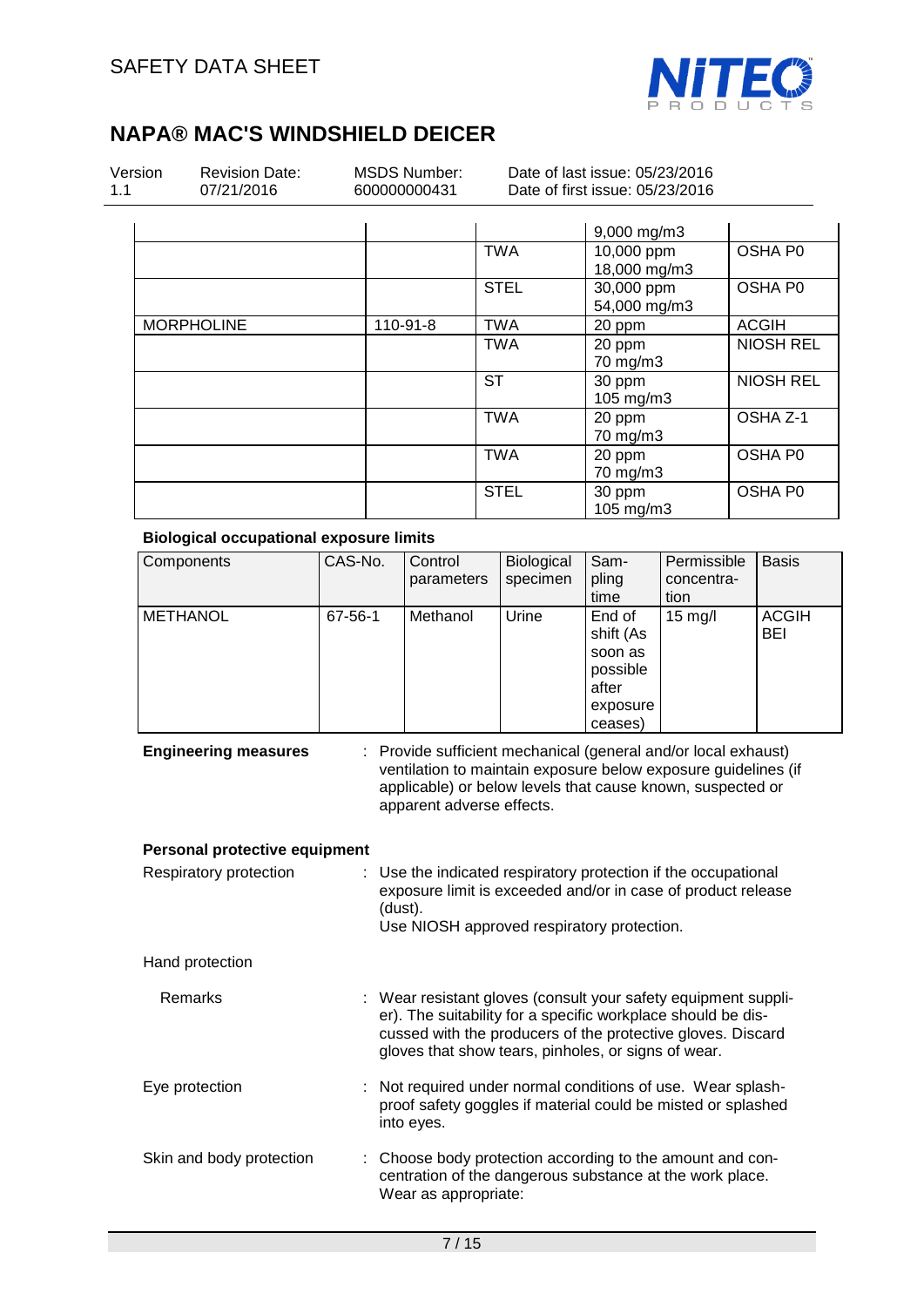

| Version<br>1.1   | <b>Revision Date:</b><br>07/21/2016 | MSDS Number:<br>600000000431                                    | Date of last issue: 05/23/2016<br>Date of first issue: 05/23/2016                                                                                                        |
|------------------|-------------------------------------|-----------------------------------------------------------------|--------------------------------------------------------------------------------------------------------------------------------------------------------------------------|
|                  |                                     | Impervious clothing<br>Flame-resistant clothing<br>Safety shoes | Remove and wash contaminated clothing before re-use.                                                                                                                     |
| Hygiene measures |                                     | practice.<br>the product.                                       | : Handle in accordance with good industrial hygiene and safety<br>Avoid contact with skin, eyes and clothing.<br>Wash hands before breaks and immediately after handling |

### **SECTION 9. PHYSICAL AND CHEMICAL PROPERTIES**

| Appearance                                 |    | aerosol                                            |
|--------------------------------------------|----|----------------------------------------------------|
| Odour                                      |    | No data available                                  |
| pH                                         |    | No data available                                  |
| Melting point/freezing point               |    | No data available                                  |
| Boiling point/boiling range                |    | 64.7 °C<br>$(1,013.25$ hPa)<br>Value for Component |
| Flash point                                | ÷. | 12 °C<br>The value is calculated                   |
| Evaporation rate                           | ÷  | No data available                                  |
| Flammability (solid, gas)                  |    | No data available                                  |
| Upper explosion limit                      | ÷. | 36 %(V)<br>The value is calculated                 |
| Lower explosion limit                      |    | : $3.2\%$ (V)<br>The value is calculated           |
| Vapour pressure                            | t. | 169.3164 hPa (25 °C)<br>Value for Component        |
| Density                                    | ÷  | 0.7972 g/cm3 (15.56 °C)                            |
| Solubility(ies)<br>Water solubility        |    | No data available                                  |
| Partition coefficient: n-<br>octanol/water |    | No data available                                  |
| Viscosity<br>Viscosity, dynamic            |    | No data available                                  |
| Viscosity, kinematic                       | ÷  | No data available                                  |
| Oxidizing properties                       |    | No data available                                  |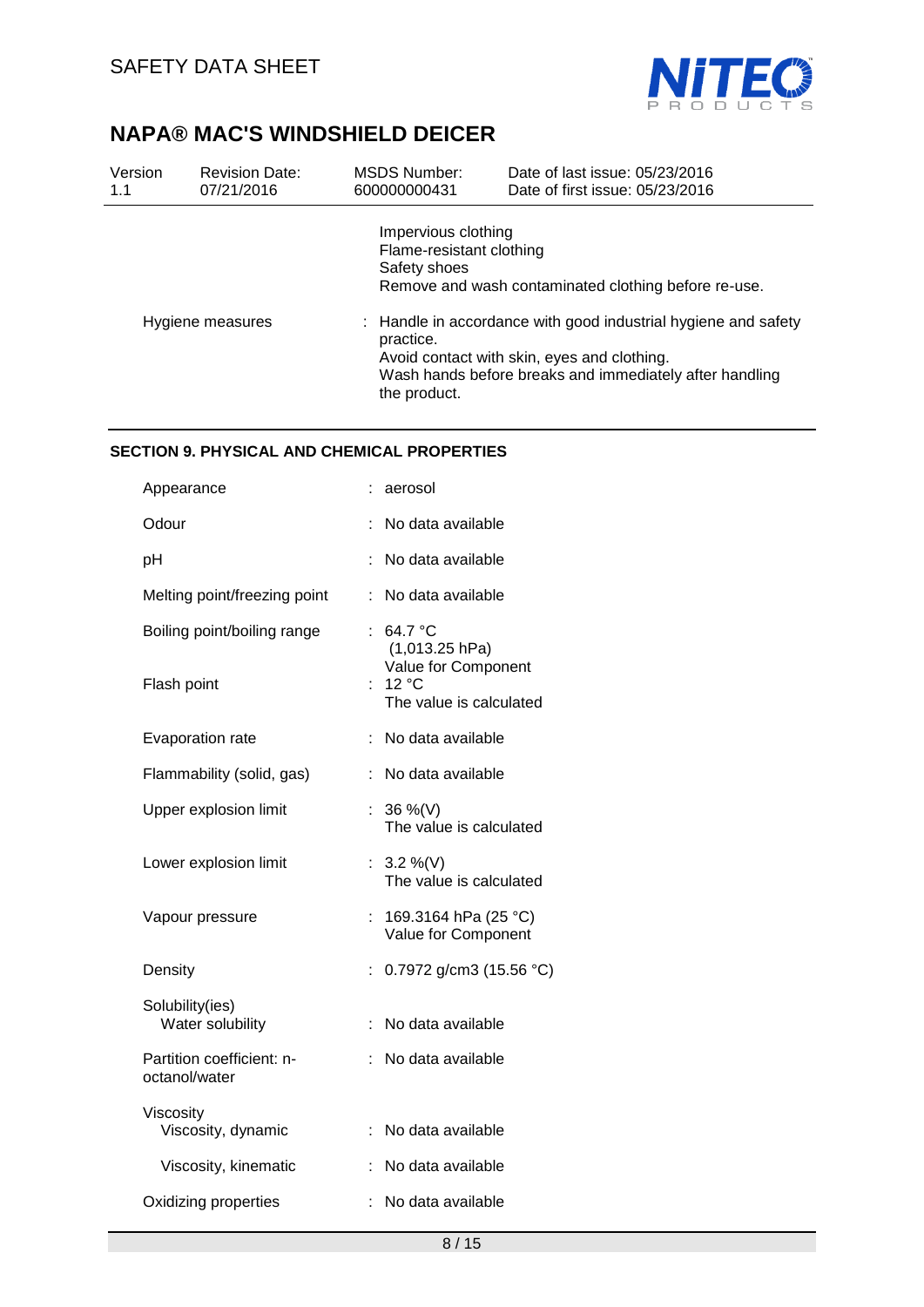

| Version<br>1.1                              |            | <b>Revision Date:</b><br>07/21/2016 |  | <b>MSDS Number:</b><br>600000000431                                                                                                                                             | Date of last issue: 05/23/2016<br>Date of first issue: 05/23/2016 |  |
|---------------------------------------------|------------|-------------------------------------|--|---------------------------------------------------------------------------------------------------------------------------------------------------------------------------------|-------------------------------------------------------------------|--|
|                                             |            | Heat of combustion                  |  | : estimated $15.35$ kJ/g                                                                                                                                                        |                                                                   |  |
| <b>SECTION 10. STABILITY AND REACTIVITY</b> |            |                                     |  |                                                                                                                                                                                 |                                                                   |  |
|                                             | Reactivity |                                     |  |                                                                                                                                                                                 | : No decomposition if stored and applied as directed.             |  |
|                                             |            | Chemical stability                  |  | Stable under normal conditions.                                                                                                                                                 |                                                                   |  |
|                                             | tions      | Possibility of hazardous reac-      |  |                                                                                                                                                                                 | : Vapours may form explosive mixture with air.                    |  |
|                                             |            | Conditions to avoid                 |  | : Heat, flames and sparks.<br>Exposure to sunlight.                                                                                                                             |                                                                   |  |
|                                             |            | Incompatible materials              |  | : Aldehydes<br>Alkali metals<br>Alkaline earth metals<br>Aluminium<br>Lead<br>Strong acids<br>Strong bases<br>Strong oxidizing agents<br>Sulphur compounds<br>Zinc<br>Peroxides |                                                                   |  |

## **SECTION 11. TOXICOLOGICAL INFORMATION**

| Information on likely routes of exposure<br>Inhalation<br>Eye contact<br>Skin contact |                                                                                                                       |
|---------------------------------------------------------------------------------------|-----------------------------------------------------------------------------------------------------------------------|
| <b>Acute toxicity</b>                                                                 |                                                                                                                       |
| Toxic if swallowed, in contact with skin or if inhaled                                |                                                                                                                       |
| <b>Product:</b>                                                                       |                                                                                                                       |
| Acute oral toxicity                                                                   | : Acute toxicity estimate: 159.13 mg/kg<br>Method: Calculation method                                                 |
| Acute inhalation toxicity                                                             | : Acute toxicity estimate: 0.8 mg/l<br>Exposure time: 4 h<br>Test atmosphere: dust/mist<br>Method: Calculation method |
| Acute dermal toxicity                                                                 | : Acute toxicity estimate: $479.17 \text{ mg/kg}$<br>Method: Calculation method                                       |
| <u>Components:</u><br><b>METHANOL:</b><br>Acute oral toxicity                         | : LDLo (Humans): 300 mg/kg                                                                                            |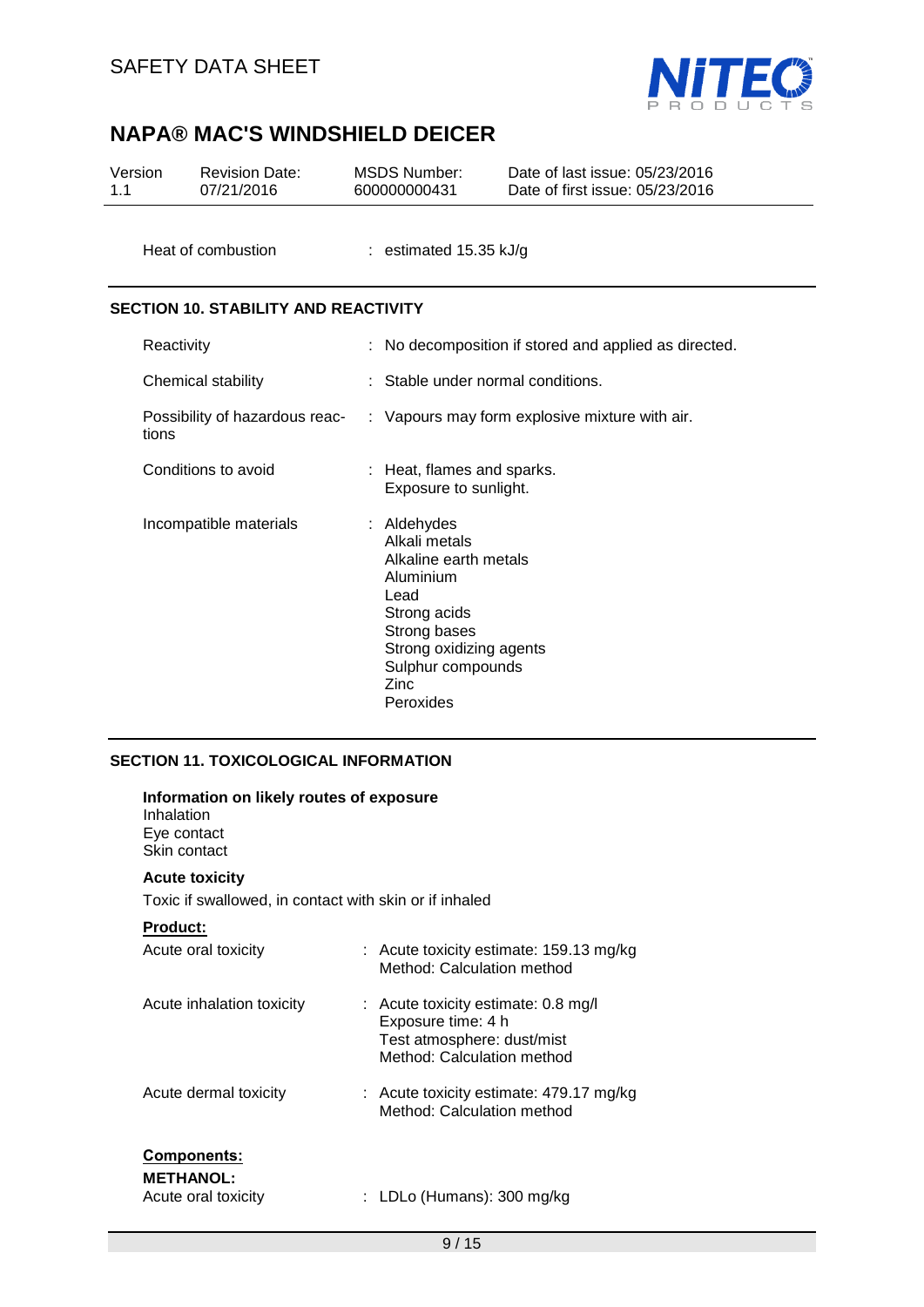

| Version<br>1.1 | <b>Revision Date:</b><br>07/21/2016                                                | <b>MSDS Number:</b><br>600000000431                                                                                                                                   | Date of last issue: 05/23/2016<br>Date of first issue: 05/23/2016                                 |  |  |
|----------------|------------------------------------------------------------------------------------|-----------------------------------------------------------------------------------------------------------------------------------------------------------------------|---------------------------------------------------------------------------------------------------|--|--|
|                |                                                                                    | gestion.                                                                                                                                                              | Assessment: The component/mixture is toxic after single in-                                       |  |  |
|                | Acute inhalation toxicity                                                          | : Assessment: The component/mixture is toxic after short term<br>inhalation.                                                                                          |                                                                                                   |  |  |
|                | Acute dermal toxicity                                                              | : LD50 (Rabbit): 12,800 mg/kg<br>Assessment: The component/mixture is toxic after single con-<br>tact with skin.                                                      |                                                                                                   |  |  |
|                | <b>ETHYLENE GLYCOL:</b><br>Acute oral toxicity                                     | : LD50 (Rat): 6,140 mg/kg                                                                                                                                             |                                                                                                   |  |  |
|                |                                                                                    | single ingestion.                                                                                                                                                     | LD50 (Humans): estimated 1.56 g/kg<br>Assessment: The component/mixture is moderately toxic after |  |  |
|                | Acute inhalation toxicity                                                          | : LC50 (Rat): 10.9 mg/l<br>Exposure time: 1 h<br>Test atmosphere: dust/mist<br>Assessment: No adverse effect has been observed in acute<br>inhalation toxicity tests. |                                                                                                   |  |  |
|                | Acute dermal toxicity                                                              | : LD50 (Rabbit): 9,530 mg/kg                                                                                                                                          |                                                                                                   |  |  |
|                | <b>MORPHOLINE:</b><br>Acute oral toxicity                                          | : LD50 (Rat): ca. 1,900 mg/kg<br>Method: OECD Test Guideline 401                                                                                                      |                                                                                                   |  |  |
|                | Acute inhalation toxicity                                                          | : Assessment: The component/mixture is toxic after short term<br>inhalation.                                                                                          |                                                                                                   |  |  |
|                | Acute dermal toxicity                                                              | : LD50 (Rabbit): ca. 500 mg/kg                                                                                                                                        |                                                                                                   |  |  |
|                | <b>Skin corrosion/irritation</b><br>Not classified based on available information. |                                                                                                                                                                       |                                                                                                   |  |  |

## **Product:**

Result: Repeated exposure may cause skin dryness or cracking.

### **Components:**

**METHANOL:**  Species: Rabbit Result: No skin irritation

#### **ETHYLENE GLYCOL:**

Result: Mild skin irritation

### **CARBON DIOXIDE:**

Assessment: No skin irritation Result: No skin irritation

#### **MORPHOLINE:**

Result: Corrosive after 3 minutes or less of exposure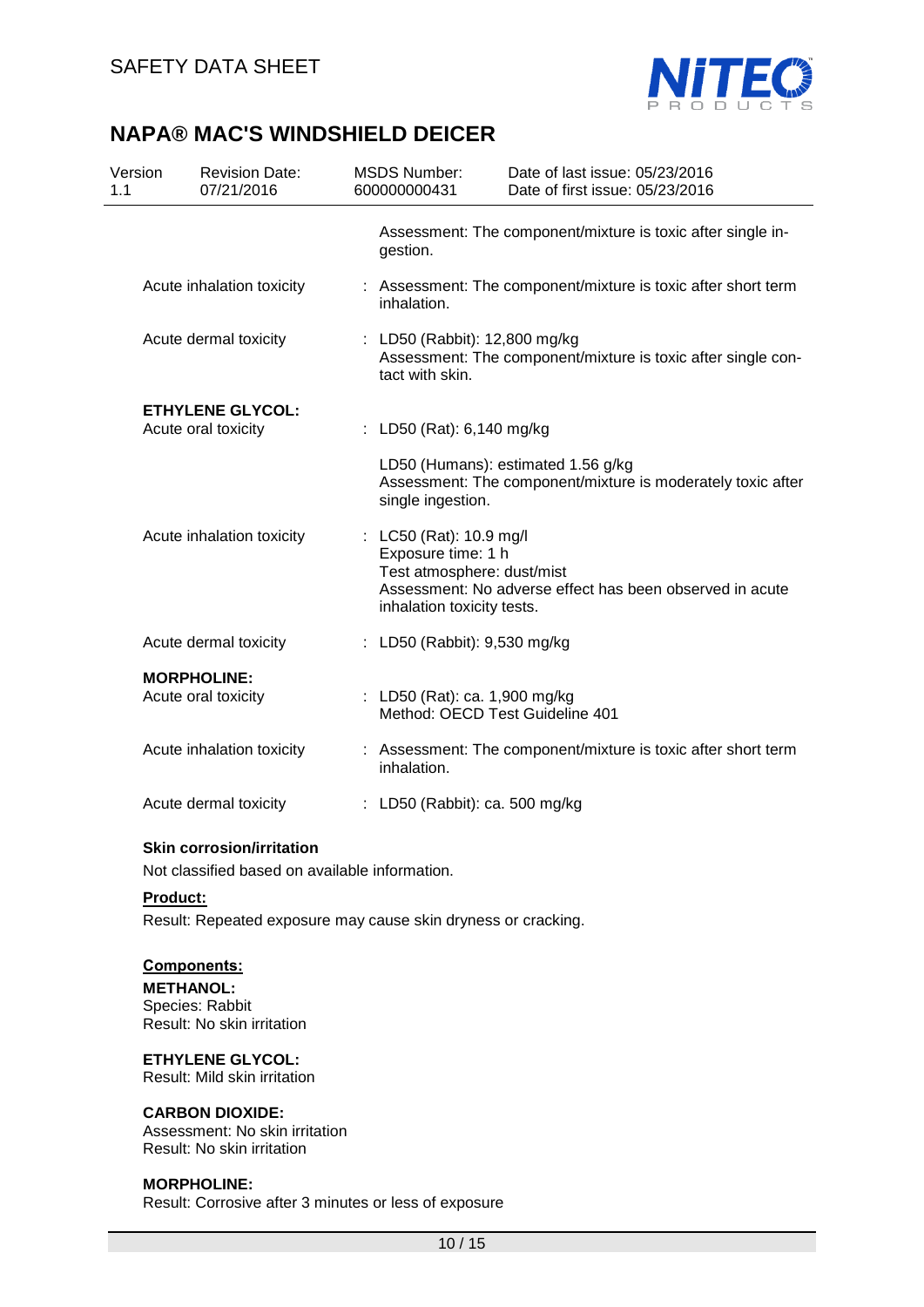

Version 1.1 07/21/2016

Revision Date:

MSDS Number: 600000000431

Date of last issue: 05/23/2016 Date of first issue: 05/23/2016

#### **Serious eye damage/eye irritation**

Not classified based on available information.

#### **Product:**

Remarks: No eye irritation

Remarks: Unlikely to cause eye irritation or injury.

#### **Components:**

**METHANOL:**  Species: Rabbit Result: Possibly irritating to eyes

**ETHYLENE GLYCOL:**  Result: Possibly irritating to eyes

**CARBON DIOXIDE:**  Result: No eye irritation

**MORPHOLINE:**  Result: Irreversible effects on the eye

#### **Respiratory or skin sensitisation**

Skin sensitisation: Not classified based on available information. Respiratory sensitisation: Not classified based on available information.

### **Components:**

**METHANOL:**  Test Type: Maximisation Test (GPMT) Species: Guinea pig Assessment: Does not cause skin sensitisation. Method: OECD Test Guideline 406

#### **Germ cell mutagenicity**

Not classified based on available information.

## **Components:**

**MORPHOLINE:** 

Genotoxicity in vitro : Test Type: unscheduled DNA synthesis assay Species: rat hepatocytes Metabolic activation: with and without metabolic activation Method: OECD Test Guideline 482 Result: negative

> : Test Type: In vitro mammalian cell gene mutation test Species: mouse lymphoma cells Metabolic activation: with and without metabolic activation Method: OECD Test Guideline 476 Result: positive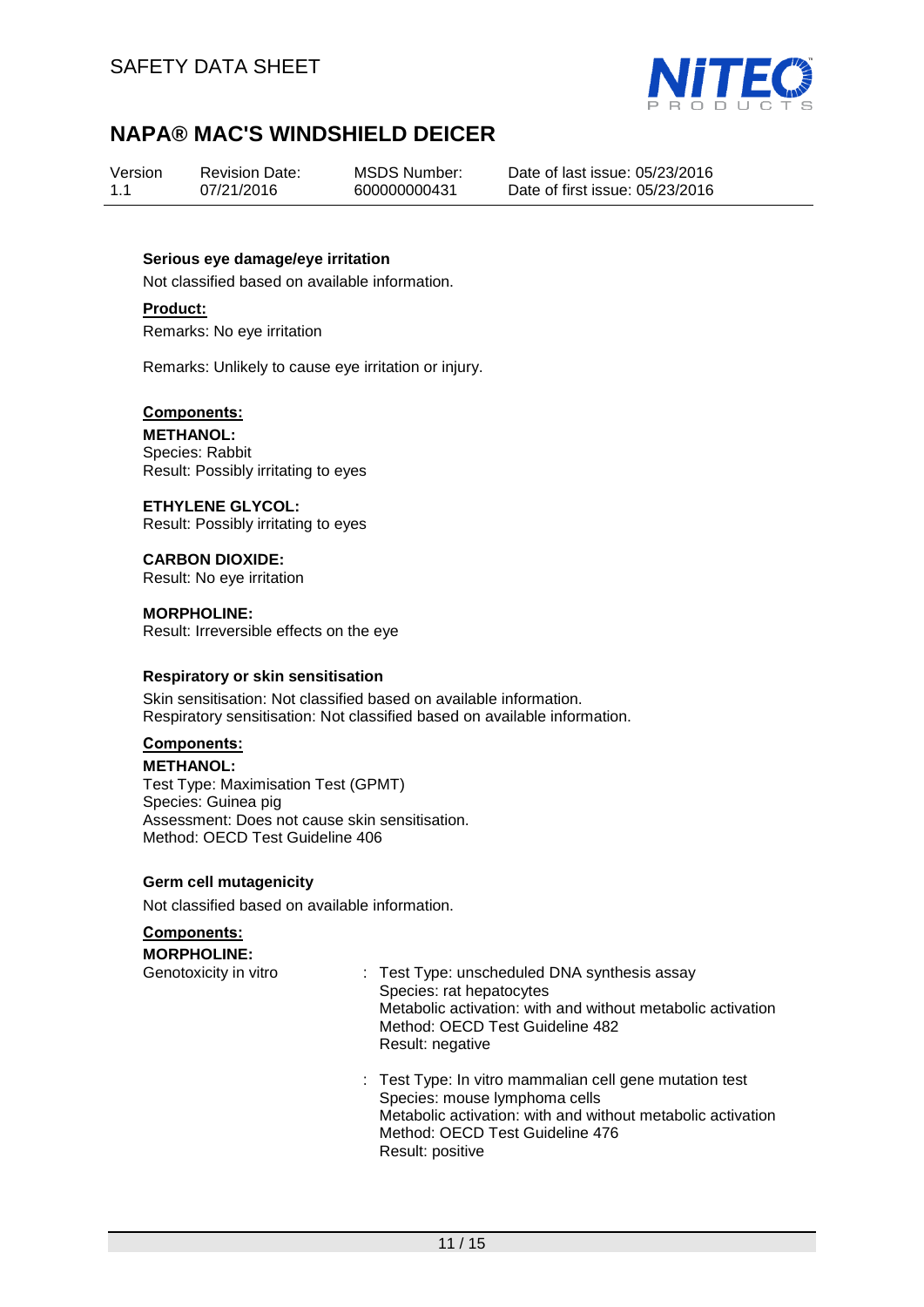

| Version<br>1.1 | <b>Revision Date:</b><br>07/21/2016            | MSDS Number:<br>600000000431                                                                                                                        | Date of last issue: 05/23/2016<br>Date of first issue: 05/23/2016                                                                  |  |  |
|----------------|------------------------------------------------|-----------------------------------------------------------------------------------------------------------------------------------------------------|------------------------------------------------------------------------------------------------------------------------------------|--|--|
|                | Carcinogenicity                                |                                                                                                                                                     |                                                                                                                                    |  |  |
|                | Not classified based on available information. |                                                                                                                                                     |                                                                                                                                    |  |  |
| <b>IARC</b>    |                                                | human carcinogen by IARC.                                                                                                                           | No component of this product present at levels greater than or<br>equal to 0.1% is identified as probable, possible or confirmed   |  |  |
| <b>OSHA</b>    |                                                | No component of this product present at levels greater than or<br>equal to 0.1% is identified as a carcinogen or potential carcino-<br>gen by OSHA. |                                                                                                                                    |  |  |
| <b>NTP</b>     |                                                | by NTP.                                                                                                                                             | No component of this product present at levels greater than or<br>equal to 0.1% is identified as a known or anticipated carcinogen |  |  |

#### **Reproductive toxicity**

Not classified based on available information.

#### **STOT - single exposure**

Causes damage to organs (Central nervous system, Eyes).

### **Components:**

#### **METHANOL:**

Target Organs: Central nervous system, Eyes Assessment: The substance or mixture is classified as specific target organ toxicant, single exposure, category 1.

#### **STOT - repeated exposure**

May cause damage to organs (Kidney, Liver) through prolonged or repeated exposure if swallowed.

## **Components:**

**ETHYLENE GLYCOL:**  Exposure routes: Ingestion Target Organs: Kidney, Liver Assessment: May cause damage to organs through prolonged or repeated exposure.

#### **Aspiration toxicity**

Not classified based on available information.

#### **Further information**

#### **Product:**

Remarks: No data available

#### **SECTION 12. ECOLOGICAL INFORMATION**

#### **SECTION 13. DISPOSAL CONSIDERATIONS**

#### **Disposal methods**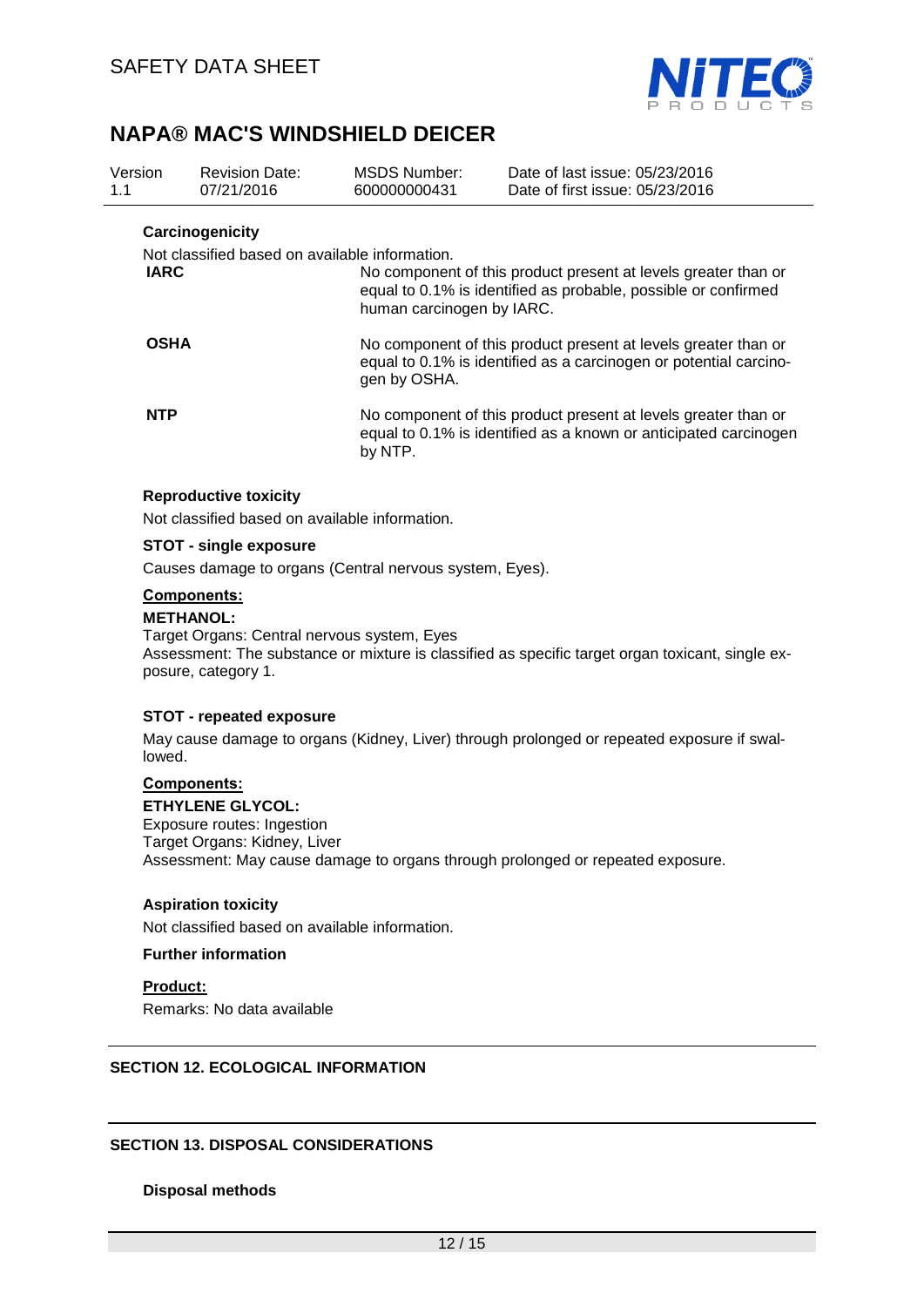

| Version<br>1.1 | <b>Revision Date:</b><br>07/21/2016 | MSDS Number:<br>600000000431                                 | Date of last issue: 05/23/2016<br>Date of first issue: 05/23/2016                          |
|----------------|-------------------------------------|--------------------------------------------------------------|--------------------------------------------------------------------------------------------|
|                | Waste from residues                 | federal regulations.                                         | : Dispose of in accordance with all applicable local, state and                            |
|                | Contaminated packaging              | : Empty remaining contents.<br>Dispose of as unused product. | Do not re-use empty containers.<br>Do not burn, or use a cutting torch on, the empty drum. |

### **SECTION 14. TRANSPORT INFORMATION**

### **International Regulation**

| <b>IATA-DGR</b>                                                          |   |                                                                                    |  |  |
|--------------------------------------------------------------------------|---|------------------------------------------------------------------------------------|--|--|
| UN/ID No.                                                                |   | $:$ UN 1950                                                                        |  |  |
| Proper shipping name                                                     |   | : Aerosols, flammable, containing substances in Division 6.1,<br>Packing Group III |  |  |
| Class                                                                    |   | $\therefore$ 2.1                                                                   |  |  |
| Subsidiary risk                                                          |   | : 6.1                                                                              |  |  |
| Packing group                                                            | ÷ | Not assigned by regulation                                                         |  |  |
| Labels                                                                   |   | Flammable Gas, Toxic                                                               |  |  |
| Packing instruction (cargo<br>aircraft)                                  |   | : 203                                                                              |  |  |
| Packing instruction (passen-<br>ger aircraft)                            |   | : 203                                                                              |  |  |
| <b>IMDG-Code</b>                                                         |   |                                                                                    |  |  |
| UN number                                                                |   | $:$ UN 1950                                                                        |  |  |
| Proper shipping name                                                     |   | : AEROSOLS, FLAMMABLE, CONTAINING SUBSTANCES IN<br>DIVISION 6.1, PACKING GROUP III |  |  |
| Class                                                                    |   | $\therefore$ 2.1                                                                   |  |  |
| Subsidiary risk                                                          |   | : 6.1                                                                              |  |  |
| Packing group                                                            |   | : Not assigned by regulation                                                       |  |  |
| Labels                                                                   |   | 2.1(6.1)                                                                           |  |  |
| EmS Code<br>Marine pollutant                                             |   | $F-D, S-U$<br>no                                                                   |  |  |
|                                                                          |   |                                                                                    |  |  |
| Transport in bulk according to Annex II of MARPOL 73/78 and the IBC Code |   |                                                                                    |  |  |
| Not applicable for product as supplied.                                  |   |                                                                                    |  |  |
| <b>National Regulations</b>                                              |   |                                                                                    |  |  |
| <b>49 CFR</b>                                                            |   |                                                                                    |  |  |
| UN/ID/NA number                                                          |   | $:$ UN 1950                                                                        |  |  |
| Proper shipping name                                                     |   | : AEROSOLS, FLAMMABLE, CONTAINING SUBSTANCES IN<br>DIVISION 6.1, PACKING GROUP III |  |  |

| Class            | $\therefore$ 2.1                              |
|------------------|-----------------------------------------------|
| Packing group    | $\therefore$ Not assigned by regulation       |
| Labels           | : Class $2$ - Gases: Flammable (Division 2.1) |
| <b>ERG Code</b>  | : 126                                         |
| Marine pollutant | : no                                          |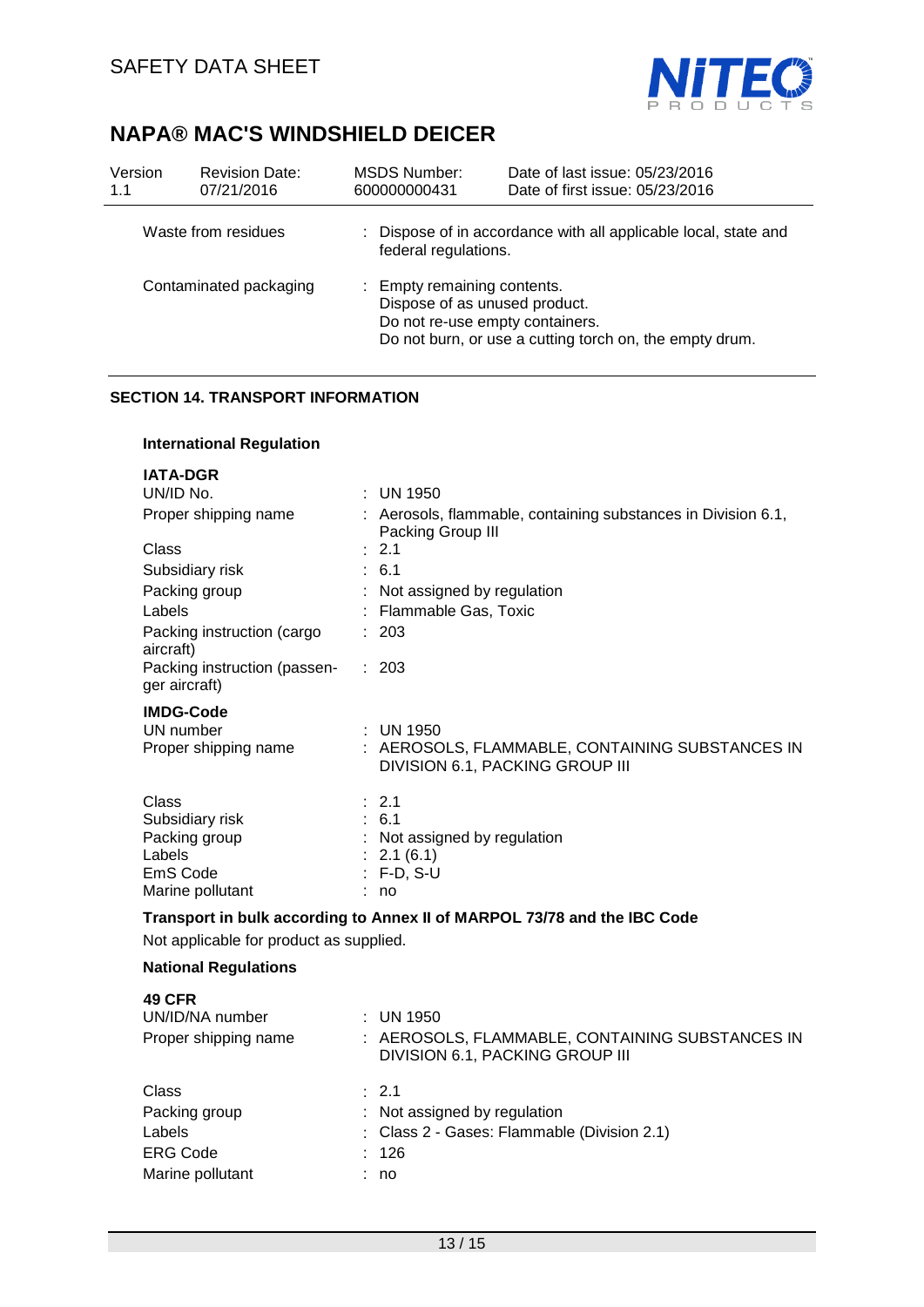

| Version | <b>Revision Date:</b> | MSDS Number: | Date of last issue: 05/23/2016  |
|---------|-----------------------|--------------|---------------------------------|
| 1.1     | 07/21/2016            | 600000000431 | Date of first issue: 05/23/2016 |

### **SECTION 15. REGULATORY INFORMATION**

#### **EPCRA - Emergency Planning and Community Right-to-Know Act**

#### **CERCLA Reportable Quantity**

| Components      | CAS-No. | Component RQ I | Component RQ (lbs) |
|-----------------|---------|----------------|--------------------|
|                 |         | (lbs)          |                    |
| <b>METHANOL</b> | 67-56-1 | 5000           |                    |

\*: Calculated RQ exceeds reasonably attainable upper limit.

#### **SARA 304 Extremely Hazardous Substances Reportable Quantity**

This material does not contain any components with a section 304 EHS RQ.

| SARA 311/312 Hazards            |                                    | $:$ Fire Hazard<br><b>Chronic Health Hazard</b><br><b>Acute Health Hazard</b>                                  |           |             |
|---------------------------------|------------------------------------|----------------------------------------------------------------------------------------------------------------|-----------|-------------|
| <b>SARA 302</b>                 |                                    | : No chemicals in this material are subject to the reporting re-<br>quirements of SARA Title III, Section 302. |           |             |
| <b>SARA 313</b>                 |                                    | : The following components are subject to reporting levels es-<br>tablished by SARA Title III, Section 313:    |           |             |
|                                 |                                    | <b>METHANOL</b>                                                                                                | 67-56-1   | 62.458 %    |
|                                 |                                    | ETHYLENE GLYCOL                                                                                                | 107-21-1  | 5.921%      |
| <b>US State Regulations</b>     |                                    |                                                                                                                |           |             |
|                                 | <b>Massachusetts Right To Know</b> |                                                                                                                |           |             |
|                                 | <b>METHANOL</b>                    |                                                                                                                | 67-56-1   | $50 - 70%$  |
|                                 | ETHYLENE GLYCOL                    |                                                                                                                | 107-21-1  | $5 - 10%$   |
|                                 | <b>CARBON DIOXIDE</b>              |                                                                                                                | 124-38-9  | $1 - 5%$    |
| Pennsylvania Right To Know      |                                    |                                                                                                                |           |             |
|                                 | <b>METHANOL</b>                    |                                                                                                                | 67-56-1   | 50 - 70 %   |
|                                 | <b>WATER</b>                       |                                                                                                                | 7732-18-5 | 20 - 30 %   |
|                                 | ETHYLENE GLYCOL                    |                                                                                                                | 107-21-1  | $5 - 10 \%$ |
|                                 | <b>CARBON DIOXIDE</b>              |                                                                                                                | 124-38-9  | $1 - 5%$    |
| <b>New Jersey Right To Know</b> |                                    |                                                                                                                |           |             |
|                                 | <b>METHANOL</b>                    |                                                                                                                | 67-56-1   | 50 - 70 %   |
|                                 | <b>WATER</b>                       |                                                                                                                | 7732-18-5 | 20 - 30 %   |
|                                 | ETHYLENE GLYCOL                    |                                                                                                                | 107-21-1  | $5 - 10%$   |
|                                 | <b>CARBON DIOXIDE</b>              |                                                                                                                | 124-38-9  | $1 - 5%$    |
|                                 |                                    |                                                                                                                |           |             |

**California Prop. 65** WARNING: This product contains a chemical known to the State of California to cause birth defects or other reproductive harm.

WARNING: This product contains a chemical known to the State of California to cause birth defects or other reproductive